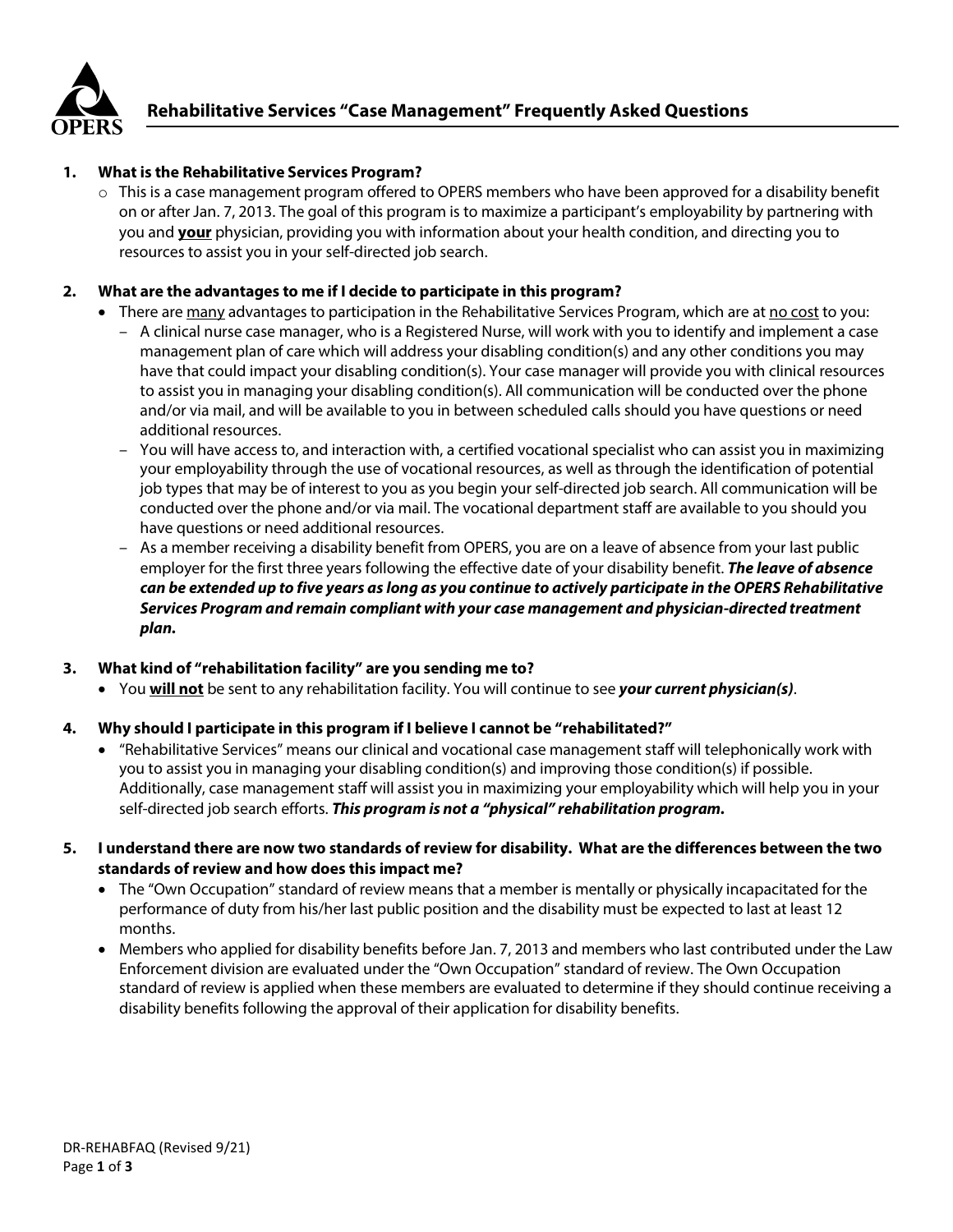- Members who applied for disability benefits on or after Jan. 7, 2013 will be evaluated under the "Own Occupation" standard until their leave of absence period with their public employer expires. The leave of absence period is between three and no more than five years following the benefit effective date, depending on whether the member participates in the Rehabilitative Services Program. Once a member's leave of absence expires, the "Any Occupation" standard of review is applied to evaluate if the members should continue receiving disability benefits. To receive benefits under the "Any Occupation" standard of review a member must be unable to perform any position which meets the following criteria:
	- Replaces not less than 75 percent of the member's inflation-adjusted final average salary;
	- Is reasonably to be found within a 75 mile radius from the member's address on file with OPERS; and
	- Is one that the member is qualified for by experience or education.

# **6. What happens if I become eligible for an age and service retirement benefit while I'm participating in this program?**

• *Becoming eligible for an age-and-service retirement benefit does not disqualify you from participation in the Rehabilitative Services Program.* However, if you are removed from disability or you switch to an age and service retirement benefit your participation in the Rehabilitative Services Program will end.

## **7. How do I sign up for the Rehabilitative Services Program?**

• Make the selection on your Disability Application or return the form (DR-REHABSELECT) to OPERS' disability administrator Commonwealth Medicine indicating that you would like to participate in this program.

## **8. When should I return the Rehabilitative Services Selection Form?**

• Return the form **as soon as possible** to take full advantage of the program. However, if you want to participate, you must make your selection no later than six months prior to your third benefit anniversary.

#### **9. How do you determine my third benefit anniversary?**

• Your third benefit anniversary date is three years from the effective date of your disability benefits. For example, if your benefit effective date is Jan. 1, 2015, your third benefit anniversary date would be Jan. 1, 2018.

#### **10. How much does it cost to participate in the Rehabilitative Services Program?**

• There is **NO COST** to you for the rehabilitative services. However, during your participation in the Rehabilitative Services Program, you will be responsible for any cost associated with release of medical documentation from your physician, as well as fees (such as copays or deductibles) for treatment or health care that you receive. You should refer to your Medical Plan Description booklet for the levels of coverage under your health care plan.

#### **11. What if tests and/or treatments are recommended, but are not covered through my insurance?**

• Keep in mind, any tests or treatments would be at the direction of **your** physician. Payment for any treatment that your physician is requesting that is not covered by your health care coverage is your responsibility. Your clinical case manager will try to work with you and your physician if the cost of testing or treatments is a barrier.

#### **12. Will my disability benefit be affected if I say no to the Rehabilitative Services Program?**

• If you choose not to participate in the Rehabilitative Services Program, you may be required to provide OPERS with documentation of your treatment on a semi-annual basis. This means you would need to have a form completed by your treating physician, as directed by OPERS. Also, your leave of absence period will expire three years from your benefit effective date. At that point, you will be re-evaluated under the "Any Occupation" standard of review for continued eligibility to receive a disability benefit.